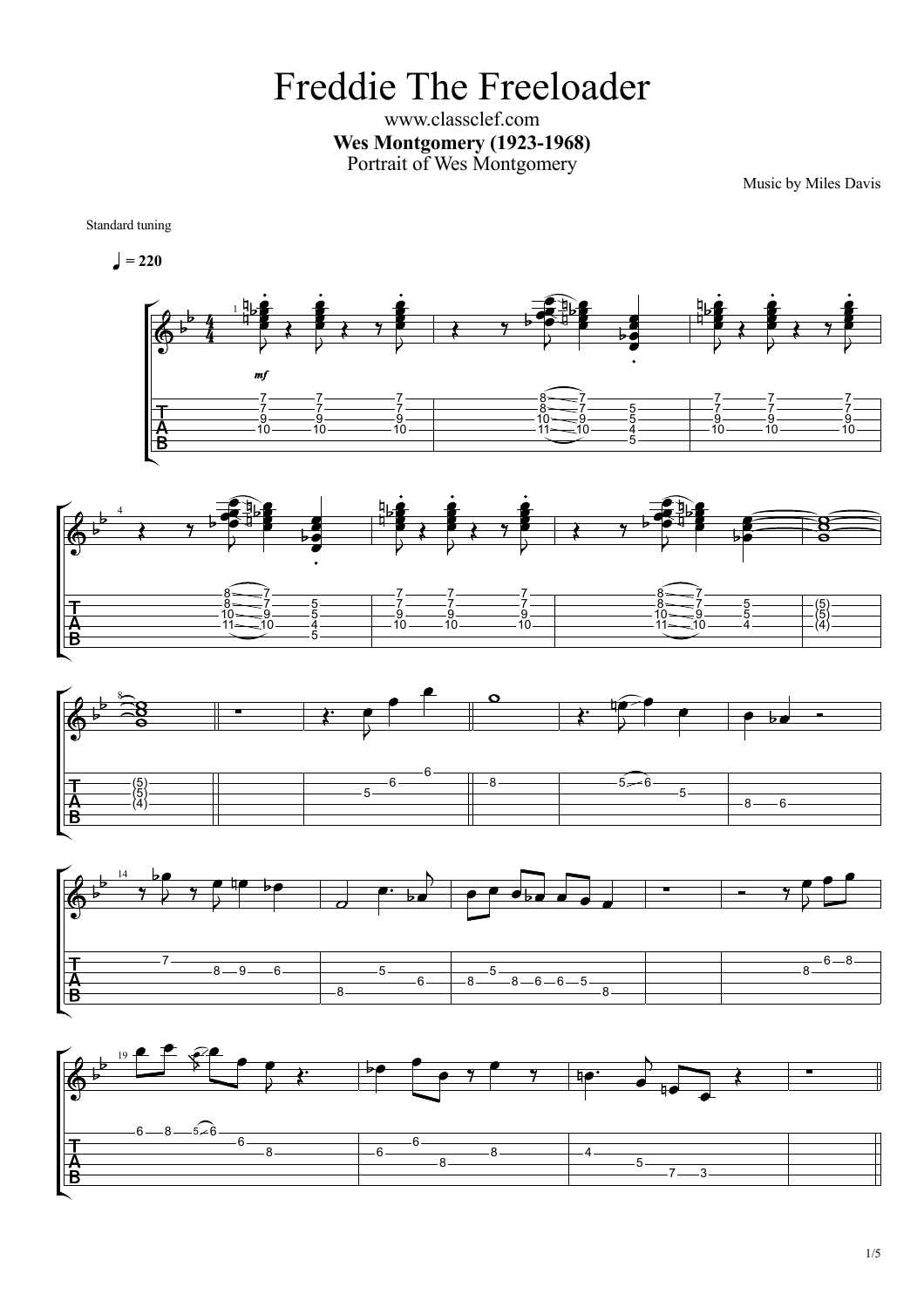









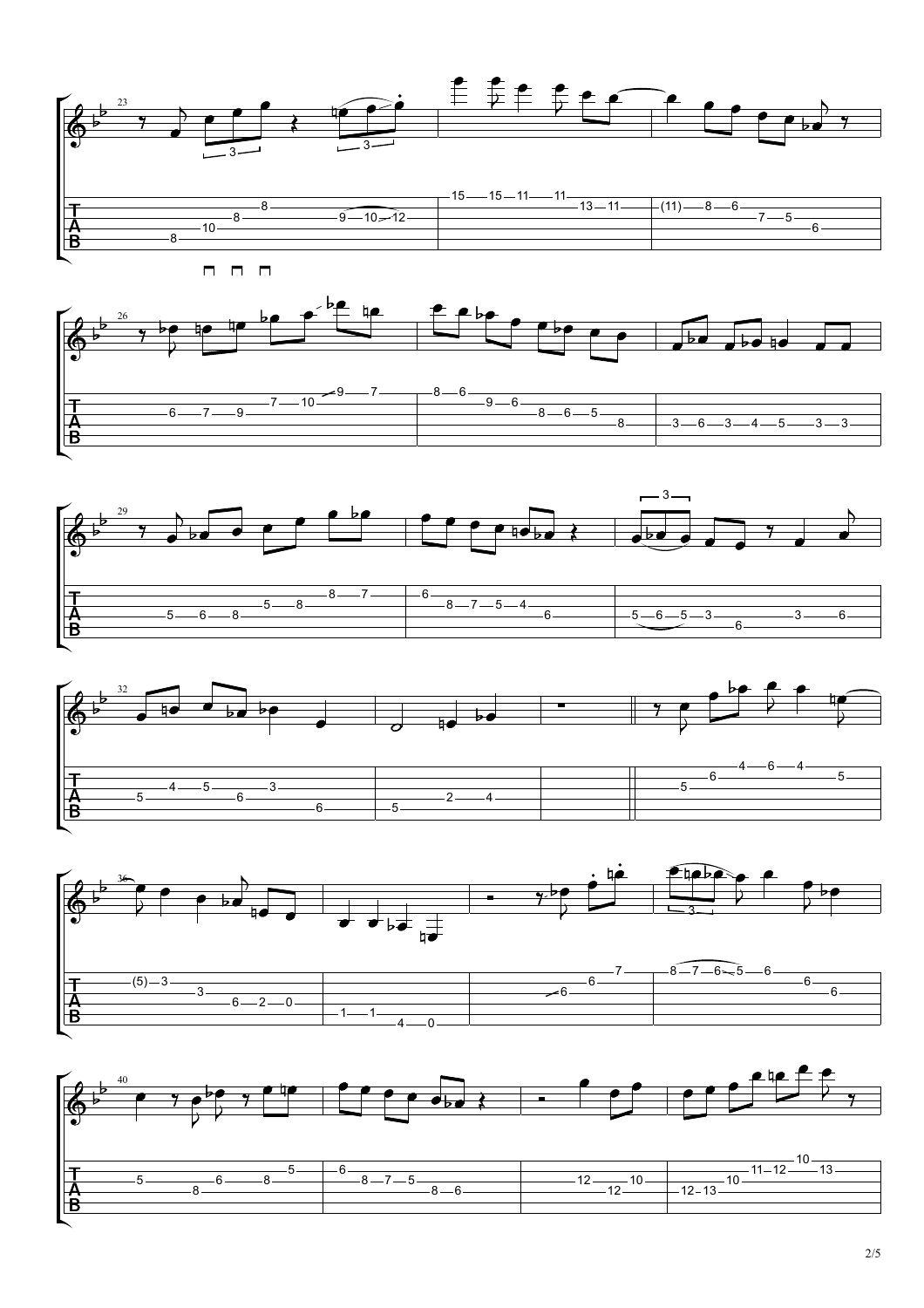









## 3/5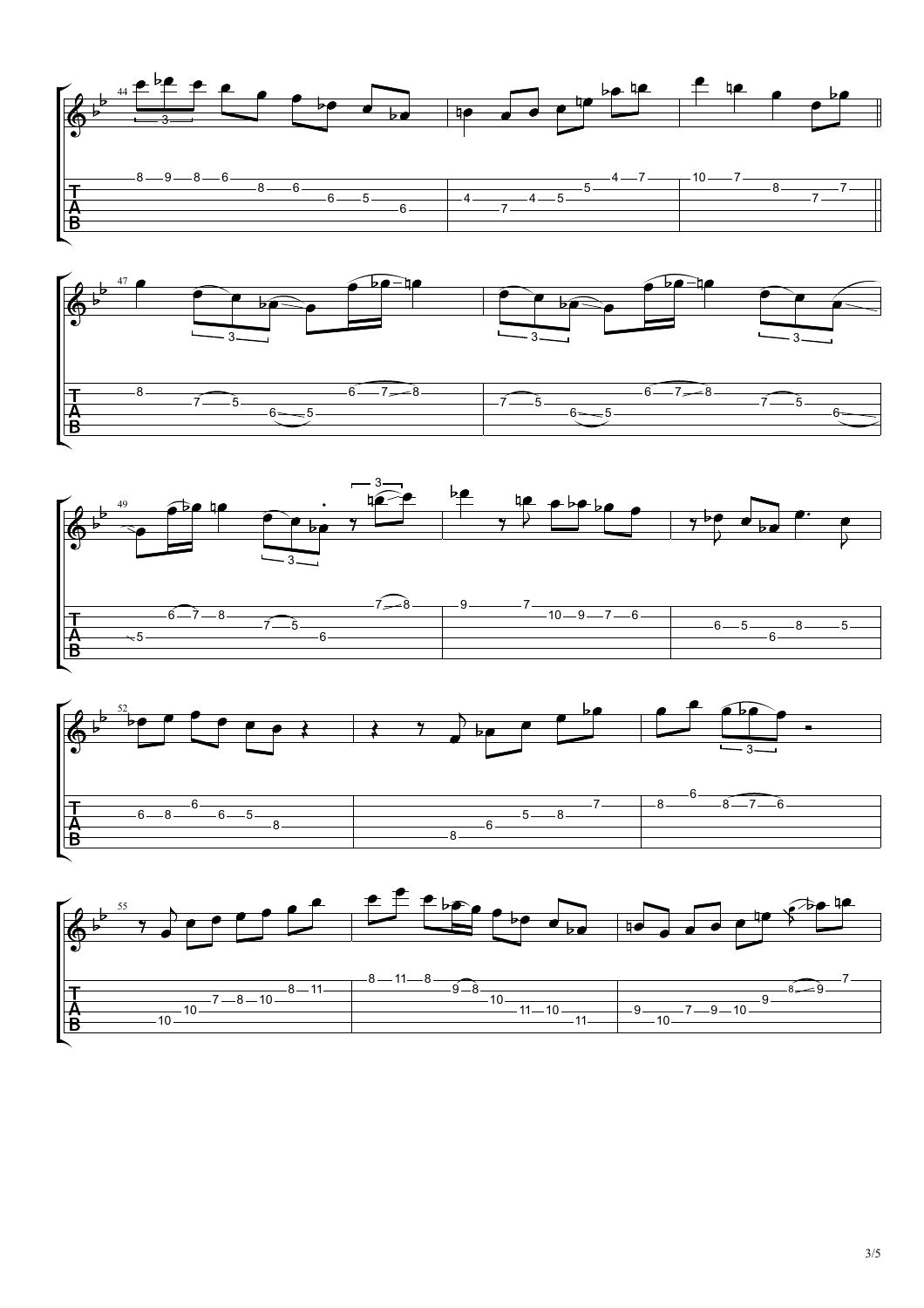